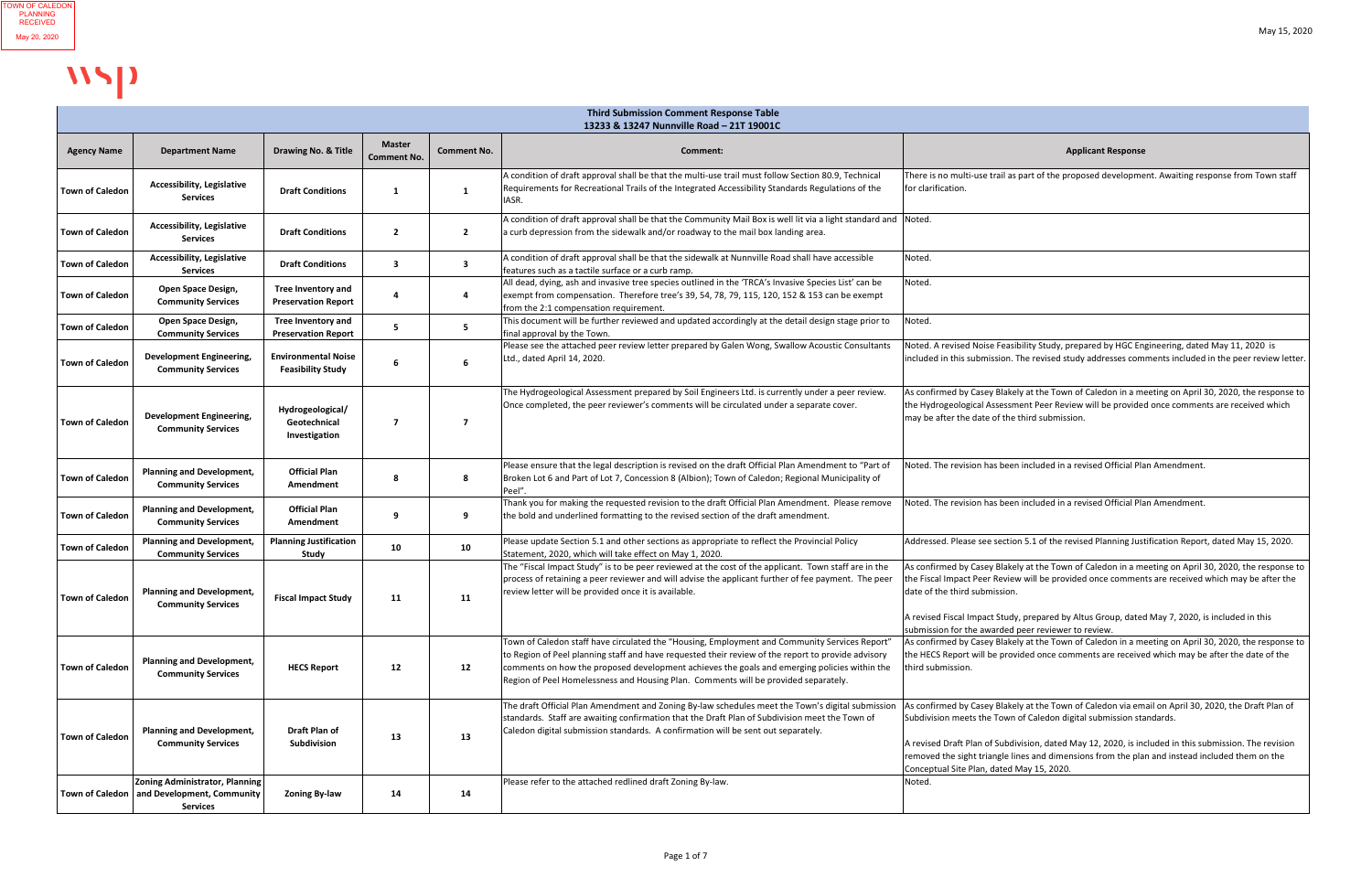|                        | <b>Third Submission Comment Response Table</b><br>13233 & 13247 Nunnville Road - 21T 19001C              |                      |                                     |                    |                                                                                                                                                                                                                                                                                                            |                                                                                                                                                                                                                                                                                                                                                                                                                                                                                                                                                                                                                                                                                         |  |
|------------------------|----------------------------------------------------------------------------------------------------------|----------------------|-------------------------------------|--------------------|------------------------------------------------------------------------------------------------------------------------------------------------------------------------------------------------------------------------------------------------------------------------------------------------------------|-----------------------------------------------------------------------------------------------------------------------------------------------------------------------------------------------------------------------------------------------------------------------------------------------------------------------------------------------------------------------------------------------------------------------------------------------------------------------------------------------------------------------------------------------------------------------------------------------------------------------------------------------------------------------------------------|--|
| <b>Agency Name</b>     | <b>Department Name</b>                                                                                   | Drawing No. & Title  | <b>Master</b><br><b>Comment No.</b> | <b>Comment No.</b> | <b>Comment:</b>                                                                                                                                                                                                                                                                                            | <b>Applicant Response</b>                                                                                                                                                                                                                                                                                                                                                                                                                                                                                                                                                                                                                                                               |  |
| <b>Town of Caledon</b> | Zoning Administrator, Planning<br>and Development, Community<br><b>Services</b>                          | <b>Zoning By-law</b> | 15                                  | 15                 | Staff is seeking clarification regarding the following:                                                                                                                                                                                                                                                    | Noted.                                                                                                                                                                                                                                                                                                                                                                                                                                                                                                                                                                                                                                                                                  |  |
| <b>Town of Caledon</b> | <b>Zoning Administrator, Planning</b><br>and Development, Community<br><b>Services</b>                   | <b>Zoning By-law</b> | 16                                  | 15                 | a) Standard for Sight Triangle - Section 4.34.2 will still apply.                                                                                                                                                                                                                                          | Section 4.34.2 will still apply. No amendments to this provision are proposed.                                                                                                                                                                                                                                                                                                                                                                                                                                                                                                                                                                                                          |  |
|                        | <b>Zoning Administrator, Planning</b><br>Town of Caledon   and Development, Community<br><b>Services</b> | <b>Zoning By-law</b> | 17                                  | 15                 | b) Location of air conditioners, hydro box, etc. to determine if a provision is required for location.<br>Staff has added one (see attached redlined by-law) but seeking clarification.                                                                                                                    | An amendment has be included prohibiting air conditioners or heat pumps to be located in the front<br>yard, interior side yard or exterior side yard. The air conditioners and heat pumps will be located in<br>the rear yard.<br>Section 5.5 of the revised Planning Justification Report, dated May 15, 2020, elaborates on the                                                                                                                                                                                                                                                                                                                                                       |  |
| <b>Town of Caledon</b> | <b>Zoning Administrator, Planning</b><br>and Development, Community<br><b>Services</b>                   | <b>Zoning By-law</b> | 18                                  | 15                 | c) Interior side yard setback proposes 0.6 and 1.2m. Please confirm that any swales or easements<br>will not be affected by proposal, air conditioners, hydro boxes, etc. and that the setbacks are wide<br>enough permit a lawn mower to access and cut the grass. R1 as per by-law is 3m and 1.5m.       | justification of this amendment.<br>There are no drainage easements proposed in the development as it does not accommodate external<br>drainages. The interior side yard setbacks will not affect any swales. Air conditioners are proposed to<br>be located in the rear yard. The proposed interior side yard setbacks are sufficiently wide to<br>accommodate a lawn mower to access.                                                                                                                                                                                                                                                                                                 |  |
|                        | <b>Zoning Administrator, Planning</b><br>Town of Caledon   and Development, Community<br><b>Services</b> | <b>Zoning By-law</b> | 19                                  | 15                 | d) Consider if there are any easements along the rear of the properties and if a standard should be<br>included in zoning by-law. Staff have added a standard (see attached redlined by-law) but seeking<br>confirmation.                                                                                  | There are no drainage easements in the proposed development as it does not accommodate external<br>drainages, as such no amendment is required.                                                                                                                                                                                                                                                                                                                                                                                                                                                                                                                                         |  |
|                        | <b>Zoning Administrator, Planning</b><br>Town of Caledon   and Development, Community<br><b>Services</b> | <b>Zoning By-law</b> | 20                                  | 15                 | e) Staff and agent are to review the proposed Building Area of 52%. Staff is seeking how this was<br>calculated and what it would include. Town of Caledon has permitted 50% which is to include<br>dwelling, deck, porch, accessory buildings, gazebos, pool equipment structure, etc.                    | The proposed building area of 52% is a typical building envelope and will include the dwelling, deck,<br>and porch.<br>The amendment will allow for the intensification of the subject site which will assist the Town in<br>meeting its intensification targets. The increased lot coverage is also required to allow for the<br>provision of a diverse mix of housing that can accommodate the needs of variety of residents, such as<br>multi-generational households with the option of the larger units and accessible floor plans. Section<br>5.5 of the revised Planning Justification Report, dated May 15, 2020, further elaborates on the<br>justification of this amendment. |  |
| Town of Caledon        | <b>Zoning Administrator, Planning</b><br>and Development, Community<br><b>Services</b>                   | <b>Zoning By-law</b> | 21                                  | 15                 | f) Rear yard to be amended to 7.5m or provide justification for why 7m is being proposed.                                                                                                                                                                                                                  | The requested reduced rear yard setback is required to allow for the intensification of the subject site<br>and provide for a range and mix of housing that meets the needs of a variety of residents. Section 5.5<br>of the revised Planning Justification Report, dated May 15, 2020, further elaborates on the<br>justification of this amendment.                                                                                                                                                                                                                                                                                                                                   |  |
| Town of Caledon        | <b>Zoning Administrator, Planning</b><br>and Development, Community<br><b>Services</b>                   | <b>Zoning By-law</b> | 22                                  | 15                 | g) The proposed Landscaping of 30% will comply.                                                                                                                                                                                                                                                            | The proposed development will comply with the 30% landscaping requirement. As illustrated on the<br>Architectural Concept Plans submitted, the proposed development includes approx. 40% landscape<br>area on each lot.                                                                                                                                                                                                                                                                                                                                                                                                                                                                 |  |
|                        | <b>Zoning Administrator, Planning</b><br>Town of Caledon   and Development, Community<br><b>Services</b> | <b>Zoning By-law</b> | 23                                  | 15                 | h) Sidewalk is to be provided. Staff has a concern with the permitted encroachments as no<br>steps/porch, verandah, etc. from the main dwelling should interfere with the sidewalk. Staff<br>recommend that the permitted encroachment indicated in red in attached redlined by-law is to be<br>recognized | The proposed encroachments from the main dwelling will not interfere with the proposed sidewalk as<br>illustrated in the submitted Architectural Concept Plans. Front yard setback and permitted<br>encroachment amendments have been revised to ensure no interference.                                                                                                                                                                                                                                                                                                                                                                                                                |  |
|                        | <b>Zoning Administrator, Planning</b><br>Town of Caledon   and Development, Community<br><b>Services</b> | <b>Zoning By-law</b> | 24                                  | 15                 | i) Lots 9, 12 and 13 – Staff have a concern if a swimming pool was to be proposed. Should a setback<br>standard be included as they abut an EPA zone?                                                                                                                                                      | As confirmed by Casey Blakely at the Town of Caledon in a meeting on May 7, 2020, no setback is<br>needed for lots that abut an EPA zone as the EPA zone already has a 10-meter buffer from the TRCA<br>owned property.                                                                                                                                                                                                                                                                                                                                                                                                                                                                 |  |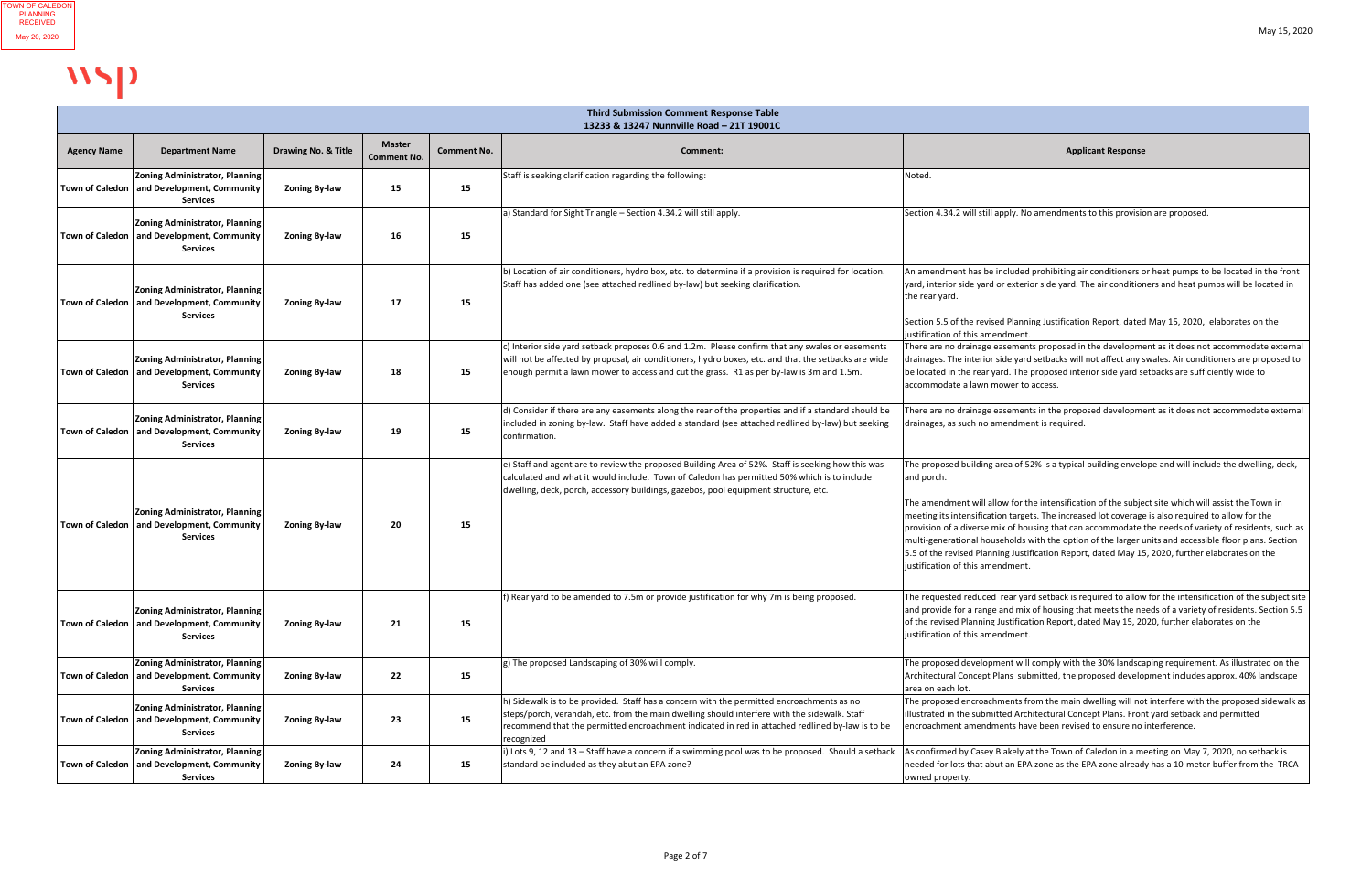|                        | <b>Third Submission Comment Response Table</b><br>13233 & 13247 Nunnville Road - 21T 19001C                |                      |                                     |                    |                                                                                                                                                                                            |                                                                                                                                                                                                                                                                                                                                                                                                                                                                                                                                                                                                                                                                                                                                                                                                                                                                                                                                                                                                                                                                                                                                                                                                      |  |  |
|------------------------|------------------------------------------------------------------------------------------------------------|----------------------|-------------------------------------|--------------------|--------------------------------------------------------------------------------------------------------------------------------------------------------------------------------------------|------------------------------------------------------------------------------------------------------------------------------------------------------------------------------------------------------------------------------------------------------------------------------------------------------------------------------------------------------------------------------------------------------------------------------------------------------------------------------------------------------------------------------------------------------------------------------------------------------------------------------------------------------------------------------------------------------------------------------------------------------------------------------------------------------------------------------------------------------------------------------------------------------------------------------------------------------------------------------------------------------------------------------------------------------------------------------------------------------------------------------------------------------------------------------------------------------|--|--|
| <b>Agency Name</b>     | <b>Department Name</b>                                                                                     | Drawing No. & Title  | <b>Master</b><br><b>Comment No.</b> | <b>Comment No.</b> | <b>Comment:</b>                                                                                                                                                                            | <b>Applicant Response</b>                                                                                                                                                                                                                                                                                                                                                                                                                                                                                                                                                                                                                                                                                                                                                                                                                                                                                                                                                                                                                                                                                                                                                                            |  |  |
|                        | <b>Zoning Administrator, Planning</b><br>Town of Caledon   and Development, Community<br><b>Services</b>   | <b>Zoning By-law</b> | 25                                  | 15                 | ) Lot 9 - Staff have a concern where the air conditioner could be located. Require an updated site<br>plan.                                                                                | An amendment has be included prohibiting air conditioners to be located in the front yard, interior<br>side yard or exterior side yard. The air conditioner in Lot 9 will be located in the rear yard.                                                                                                                                                                                                                                                                                                                                                                                                                                                                                                                                                                                                                                                                                                                                                                                                                                                                                                                                                                                               |  |  |
|                        | <b>Zoning Administrator, Planning</b><br>Town of Caledon   and Development, Community<br><b>Services</b>   | <b>Zoning By-law</b> | 26                                  | 15                 | k) Lot 9 indicates that the proposed amenity area may encroach into EPA line. Provide revised plan.                                                                                        | The proposed amenity area in Lot 9 does not encroach into the EPA line. The Conceptual Site Plan,<br>dated May 15, 2020, has revised overlap.                                                                                                                                                                                                                                                                                                                                                                                                                                                                                                                                                                                                                                                                                                                                                                                                                                                                                                                                                                                                                                                        |  |  |
| <b>Town of Caledon</b> | <b>Zoning Administrator, Planning</b><br>and Development, Community<br><b>Services</b>                     | <b>Zoning By-law</b> | 27                                  | 15                 | ) Fencing - Seeking confirmation that any proposed fencing will not interfere with EPA.                                                                                                    | The proposed fencing will not interfere with the EPA lands. Fencing will be on private property.                                                                                                                                                                                                                                                                                                                                                                                                                                                                                                                                                                                                                                                                                                                                                                                                                                                                                                                                                                                                                                                                                                     |  |  |
| Town of Caledon        | <b>Zoning Administrator, Planning</b><br>and Development, Community<br><b>Services</b>                     | <b>Zoning By-law</b> | 28                                  | 15                 | m) Illustrate with a plan how steps of 0.5m will still comply with the parking space inside the garage<br>etc.                                                                             | Revised Architectural Concept Plans have been included in this submission that illustrate the steps<br>and parking space inside the garage comply with the required dimensions. No amendments are<br>required.                                                                                                                                                                                                                                                                                                                                                                                                                                                                                                                                                                                                                                                                                                                                                                                                                                                                                                                                                                                       |  |  |
| <b>Town of Caledon</b> | <b>Zoning Administrator, Planning</b><br>and Development, Community<br><b>Services</b>                     | <b>Zoning By-law</b> | 29                                  | 15                 | n) Steps that encroach 2.7m into the front yard do not leave much of a front yard.                                                                                                         | The requested encroachments in the revised draft ZBLA help achieve urban design principles by<br>creating a distinctive streetscape character, providing for better visibility of the street from within the<br>dwelling and promoting interactive outdoor spaces. These encroachments align with the<br>recommendations of the Urban Design Brief, as they allow for projections, such as porches, that help<br>to provide pedestrian-scaled streetscape interest. Section 5.5 of the revised Planning Justification<br>Report, dated May 15, 2020, further elaborates on the justification of this amendment.<br>The requested encroachments still allow the site to comply with the minimum landscaping<br>requirements which the proposed development currently exceeds.                                                                                                                                                                                                                                                                                                                                                                                                                         |  |  |
|                        | <b>Zoning Administrator, Planning</b><br>  Town of Caledon   and Development, Community<br><b>Services</b> | <b>Zoning By-law</b> | 30                                  | 15                 | o) Illustrate with site plan why permitted encroachments are required.                                                                                                                     | A revised Conceptual Site Plan and Architectural Concept Plans have been included in this submission<br>that demonstrate the proposed encroachments. A zoning analysis of Lot 1 and Lot 29 have also been<br>included in Appendix D of the submitted Planning Justification Report, dated May 15, 2020. The<br>requested encroachments are consistent with the provisions in other approved developments. They<br>are required as they clarify ambiguous wording, in regards to foundations and overhangs, not<br>specifically mentioned in the parent by-law.<br>The requested encroachments in the revised draft ZBLA help achieve urban design principles by<br>creating a distinctive streetscape character, providing for better visibility of the street from within the<br>dwelling and promoting interactive outdoor spaces. These encroachments align with the<br>recommendations of the Urban Design Brief, as they allow for projections, such as porches and bay<br>windows, that help to provide pedestrian-scaled streetscape interest. Section 5.5 of the revised<br>Planning Justification Report, dated May 15, 2020, further elaborates on the justification of this<br>amendment. |  |  |
|                        | <b>Zoning Administrator, Planning</b><br>Town of Caledon   and Development, Community<br><b>Services</b>   | <b>Zoning By-law</b> | 31                                  | 15                 | p) Staff do not consider parking on a street for this review.                                                                                                                              | Noted.                                                                                                                                                                                                                                                                                                                                                                                                                                                                                                                                                                                                                                                                                                                                                                                                                                                                                                                                                                                                                                                                                                                                                                                               |  |  |
|                        | <b>Zoning Administrator, Planning</b><br>Town of Caledon   and Development, Community<br><b>Services</b>   | <b>Zoning By-law</b> | 32                                  | 15                 | q) Lots 9, 29 to 24 is to provide two parking spaces. Floor plan indicates the parking space length as<br>5.9 metres to recycle bins. The parking space will comply to the proposed steps. | Lot 9 will provide two parking spaces in the garage and two in the driveway. Lots 29 to 24 will provide<br>one parking space in the garage and the other in the driveway. Revised Architectural Concept Plans<br>have been included in this submission that illustrate the steps and parking space(s) inside the garages<br>will comply with the required dimensions. No amendments are required.                                                                                                                                                                                                                                                                                                                                                                                                                                                                                                                                                                                                                                                                                                                                                                                                    |  |  |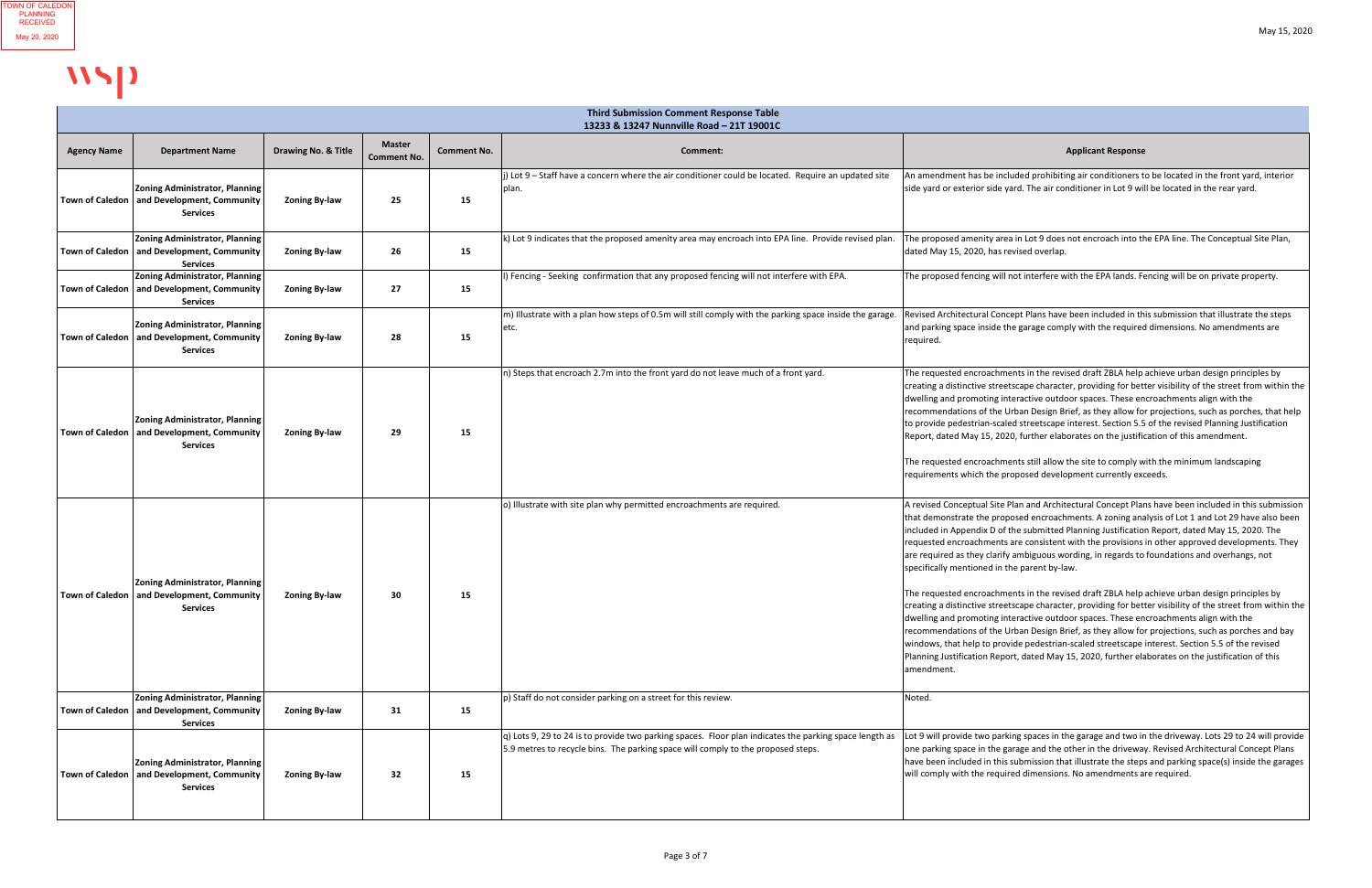|                    | 13233 & 13247 Nunnville Road - 21T 19001C                                                                |                      |                                     |                    |                                                                                                                                                                                                                                                                                                                                                                                                         |                                                                                                                                                                                                                                                                                                                                                                                                                                                                                                                                                                                                                                                                   |  |
|--------------------|----------------------------------------------------------------------------------------------------------|----------------------|-------------------------------------|--------------------|---------------------------------------------------------------------------------------------------------------------------------------------------------------------------------------------------------------------------------------------------------------------------------------------------------------------------------------------------------------------------------------------------------|-------------------------------------------------------------------------------------------------------------------------------------------------------------------------------------------------------------------------------------------------------------------------------------------------------------------------------------------------------------------------------------------------------------------------------------------------------------------------------------------------------------------------------------------------------------------------------------------------------------------------------------------------------------------|--|
| <b>Agency Name</b> | <b>Department Name</b>                                                                                   | Drawing No. & Title  | <b>Master</b><br><b>Comment No.</b> | <b>Comment No.</b> | <b>Comment:</b>                                                                                                                                                                                                                                                                                                                                                                                         | <b>Applicant Response</b>                                                                                                                                                                                                                                                                                                                                                                                                                                                                                                                                                                                                                                         |  |
|                    | <b>Zoning Administrator, Planning</b><br>Town of Caledon   and Development, Community<br><b>Services</b> | <b>Zoning By-law</b> | 33                                  | 15                 | r) Lot 1 - The plan indicates four parking spaces, two in garage and two on driveway. Will not comply  Lot 1 will provide two parking spaces in the garage and two in the driveway. Revised Architectural<br>with parking space size 2.75x 6m. Entrance setback from two streets 9 metres required. Also, if<br>proposing extra parking space will it interfere with sight and reversing from driveway? | Concept Plans have been included in this submission that illustrate the steps and parking spaces<br>inside the garage will comply with the required dimensions. No amendments are required.<br>The driveway is not located within the proposed sight triangle, as shown on the Conceptual Site Plan,<br>dated May 15, 2020, and therefore will not interfere. An amendment is requested to permit an<br>entrance setback of 4 metres.<br>A zoning analysis of Lot 1 and Lot 29 have also been included in Appendix D of the submitted Planning<br>Justification Report, dated May 15, 2020, that illustrates the proposed sight triangle and entrance<br>setback. |  |
|                    | <b>Zoning Administrator, Planning</b><br>Town of Caledon   and Development, Community<br><b>Services</b> | <b>Zoning By-law</b> | 34                                  | 15                 | s) Staff seeking confirmation why a Building Height of 11 metres is required if 10.5m can comply.                                                                                                                                                                                                                                                                                                       | An amendment is no longer being requested for building height. All buildings will comply with the<br>required 10.5 metres.                                                                                                                                                                                                                                                                                                                                                                                                                                                                                                                                        |  |
|                    | <b>Zoning Administrator, Planning</b><br>Town of Caledon   and Development, Community<br><b>Services</b> | <b>Zoning By-law</b> | 35                                  | 15                 | t) Lot 15 - Staff is seeking setback from Block 30 to Lot 15 lot line. This may require a standard to be<br>included in the by-law.                                                                                                                                                                                                                                                                     | There is a 1.8 metre setback from the building area of Lot 15 to the lot line. In addition there is a 0.5<br>metre setback from the driveway in Block 30 to the lot line. These setbacks are illustrated on the<br>Conceptual Site Plan, dated May 15, 2020. No amendments are required.                                                                                                                                                                                                                                                                                                                                                                          |  |
|                    | <b>Zoning Administrator, Planning</b><br>Town of Caledon   and Development, Community<br><b>Services</b> | <b>Zoning By-law</b> | 36                                  | 15                 | u) Block 30 indicates a driveway. Will the driveway comply with a driveway setback? May require a<br>standard to be included to refer to EPA zone.                                                                                                                                                                                                                                                      | The driveway is setback 0.5 metre from each lot line as per Town standards. It is also not in an EPA<br>zone. No amendment is required.                                                                                                                                                                                                                                                                                                                                                                                                                                                                                                                           |  |
|                    | <b>Zoning Administrator, Planning</b><br>Town of Caledon   and Development, Community<br><b>Services</b> | <b>Zoning By-law</b> | 37                                  | 15                 | v) Lot $7$ – Staff is seeking confirmation if a fence will be constructed as part of this approval as it<br>abuts Community mailbox.                                                                                                                                                                                                                                                                    | As indicated in the Urban Design Brief, dated January 2020, included in the second submission, lot<br>privacy fencing will be provided by the developer and where agreed to in consultation with the Town.<br>As confirmed by Casey Blakely at the Town of Caledon in a meeting on May 7, 2020, the provision of<br>fencing will be included as a condition of draft plan approval.                                                                                                                                                                                                                                                                               |  |
|                    | <b>Zoning Administrator, Planning</b><br>Town of Caledon   and Development, Community<br><b>Services</b> | <b>Zoning By-law</b> | 38                                  | 15                 | w) Staff seeking confirmation as to the aisle width. Plan indicates visitor parking in front of the<br>community mail box then aisle width may not comply.                                                                                                                                                                                                                                              | As per Section 1.5.7 of the Town of Caledon's Development Standard Policies and Guidelines (Version<br>5), parking may be permitted on one side only if the pavement width (curb to curb) is 8.6 metres to<br>10.6 metres. As shown on the Conceptual Site Plan, the proposed development provides a pavement<br>width of 8.6 metres and therefore the provision of parking in front of the community mail box<br>complies.                                                                                                                                                                                                                                       |  |
|                    | <b>Zoning Administrator, Planning</b><br>Town of Caledon   and Development, Community<br><b>Services</b> | <b>Zoning By-law</b> | 39                                  | 15                 | x) Fire Department to confirm proposed visitor parking in front of community mail box will not<br>hinder the trucks, etc.                                                                                                                                                                                                                                                                               | Noted. Casey Blakely to confirm whether the Fire Department has any comments related to parking.<br>As per the consolidated comment letter, dated April 28, 2020, issued by the Town of Caledon, the<br>Town of Caledon Fire and Emergency Services does not have any objection or comments, and/or have<br>provided conditions of draft plan approval.                                                                                                                                                                                                                                                                                                           |  |
|                    | Zoning Administrator, Planning <br>Town of Caledon   and Development, Community<br><b>Services</b>       | <b>Zoning By-law</b> | 40                                  | 15                 | y) Staff is seeking confirmation from the Town of Caledon Public Works department that the<br>reduction in sight triangle is acceptable.                                                                                                                                                                                                                                                                | Cindy Pillsworth at the Town of Caledon confirmed in an email dated May 13, 2020, that the<br>reduction in sight triangle is acceptable. A 5 metre by 5 metre sight triangle will be provided.<br>A zoning analysis of Lot 1 and Lot 29 are included in Appendix D of the submitted Planning<br>Justification Report, dated May 15, 2020, that illustrates the proposed sight triangle.                                                                                                                                                                                                                                                                           |  |

## WSP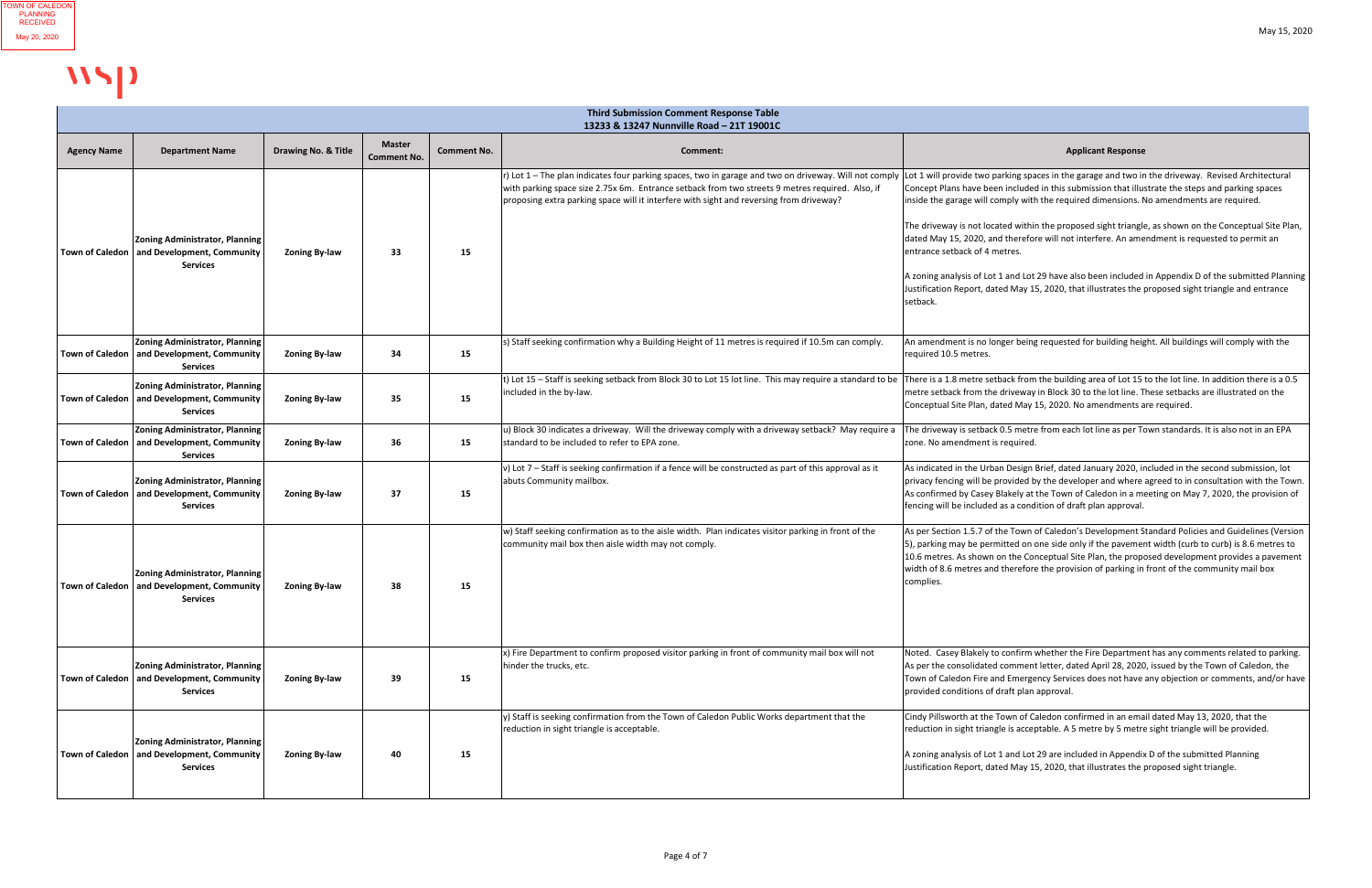| <b>Third Submission Comment Response Table</b><br>13233 & 13247 Nunnville Road - 21T 19001C |                                                                                 |                           |                                     |                    |                                                                                                                                                                                                                                                                                                                                                                                                                                                                                                                                                                                                                                                                              |                                                                                                                                                                                                                                                                                                                                                                                 |  |
|---------------------------------------------------------------------------------------------|---------------------------------------------------------------------------------|---------------------------|-------------------------------------|--------------------|------------------------------------------------------------------------------------------------------------------------------------------------------------------------------------------------------------------------------------------------------------------------------------------------------------------------------------------------------------------------------------------------------------------------------------------------------------------------------------------------------------------------------------------------------------------------------------------------------------------------------------------------------------------------------|---------------------------------------------------------------------------------------------------------------------------------------------------------------------------------------------------------------------------------------------------------------------------------------------------------------------------------------------------------------------------------|--|
| <b>Agency Name</b>                                                                          | <b>Department Name</b>                                                          | Drawing No. & Title       | <b>Master</b><br><b>Comment No.</b> | <b>Comment No.</b> | Comment:                                                                                                                                                                                                                                                                                                                                                                                                                                                                                                                                                                                                                                                                     | <b>Applicant Response</b>                                                                                                                                                                                                                                                                                                                                                       |  |
| <b>Town of Caledon</b>                                                                      | Zoning Administrator, Planning<br>and Development, Community<br><b>Services</b> | <b>Zoning By-law</b>      | 41                                  | 15                 | Access Regulations).                                                                                                                                                                                                                                                                                                                                                                                                                                                                                                                                                                                                                                                         | z) Staff seeking entrance dimension at Nunnville Road to confirm if it will comply (refer to Section 4.3 An amendment to the entrance setback is required and is included in the draft ZBLA. Section 5.5 and<br>Appendix D of the revised Planning Justification Report, dated May 15, 2020, elaborates on the<br>justification of this amendment and provides an illustration. |  |
| <b>Town of Caledon</b>                                                                      | Zoning Administrator, Planning<br>and Development, Community<br><b>Services</b> | <b>Zoning By-law</b>      | 42                                  | 15                 | aa) Staff seeking entrance setback (refer to Section 4.3. Access Regulations).                                                                                                                                                                                                                                                                                                                                                                                                                                                                                                                                                                                               | The proposed entrance setback is illustrated on the Conceptual Site Plan, dated May 15, 2020, and in<br>Appendix D of the revised Planning Justification Report, dated May 15, 2020.                                                                                                                                                                                            |  |
| <b>Town of Caledon</b>                                                                      | Urban Design Peer Reviewer,<br>John G. Williams Architect                       | <b>Urban Design Brief</b> | 43                                  | 16                 | The peer reviewer has no further concerns with the Urban Design Brief. It was agreed during the<br>January 10, 2020 meeting that comments pertaining to the landscape drawings would be addressed<br>at the detail design stage after draft approval has been granted.                                                                                                                                                                                                                                                                                                                                                                                                       | Noted.                                                                                                                                                                                                                                                                                                                                                                          |  |
| <b>Town of Caledon</b>                                                                      | <b>Development Engineering,</b><br><b>Community Services</b>                    | <b>Servicing</b>          | 44                                  | 17                 | Please note that the headwall outlet pipe should be a min. 450mm in Dia. with a horizontal grate.<br>Please update accordingly.                                                                                                                                                                                                                                                                                                                                                                                                                                                                                                                                              | Outlet sewer upsized to 450 mm dia. and note re: horizontal grate added to headwall. Refer to revised<br>C102: Preliminary Site Servicing Plan (Rev#2 - Issued for 3rd Submission) in the FSR Amendment,<br>dated May 12, 2020, for details.                                                                                                                                    |  |
| <b>Town of Caledon</b>                                                                      | <b>Development Engineering,</b><br><b>Community Services</b>                    | <b>Servicing</b>          | 45                                  | 18                 | As previously discussed with Crozier, the final location of the JF system can be determined at the<br>detail design, however please consider the following manufacturer's requirements:                                                                                                                                                                                                                                                                                                                                                                                                                                                                                      | Noted.                                                                                                                                                                                                                                                                                                                                                                          |  |
| <b>Town of Caledon</b>                                                                      | <b>Development Engineering,</b><br><b>Community Services</b>                    | <b>Servicing</b>          | 46                                  | 18                 | a) According to the manufacturer's sample drawings, JF systems cannot accommodate multiple<br>inlets.                                                                                                                                                                                                                                                                                                                                                                                                                                                                                                                                                                        | Storm sewer configuration revised to add control MH upstream of Jellyfish Unit. Refer to revised<br>C102: Preliminary Site Servicing Plan (Rev#2 - Issued for 3rd Submission) in the FSR Amendment,<br>dated May 12, 2020, for details.                                                                                                                                         |  |
| <b>Town of Caledon</b>                                                                      | <b>Development Engineering,</b><br><b>Community Services</b>                    | <b>Servicing</b>          | 47                                  | 18                 | b) The Town does not allow any SWM quality structures under emergency spillways (Block 30) as the Storm sewer configuration revised to add control MH upstream of Jellyfish Unit. Refer to revised<br>manhole covers can compromise the functionality of the spillway. Also punching holes through for<br>manhole covers on cable concrete mats could void the manufacturer's warranty. Furthermore, given<br>Ithat the spillway will be on 8% ~10% grade, the Town's Operation and Maintenance crew may not<br>considered the JF manhole access is on a flat surface as their preference is a max. 5%.                                                                      | C102: Preliminary Site Servicing Plan (Rev#2 - Issued for 3rd Submission) in the FSR Amendment,<br>dated May 12, 2020, for details.                                                                                                                                                                                                                                             |  |
| <b>Town of Caledon</b>                                                                      | <b>Development Engineering,</b><br><b>Community Services</b>                    | <b>Servicing</b>          | 48                                  | 18                 | c) The proposed JF system is a 8ft (2.4m) diameter manhole with 3.0m outsider diameter. Therefore<br>there is an insufficient space to place a JF8 under a 5.05m wide boulevard.                                                                                                                                                                                                                                                                                                                                                                                                                                                                                             | Storm sewer configuration revised to add control MH upstream of Jellyfish Unit. Refer to revised<br>C102: Preliminary Site Servicing Plan (Rev#2 - Issued for 3rd Submission) in the FSR Amendment,<br>dated May 12, 2020, for details.                                                                                                                                         |  |
| <b>Town of Caledon</b>                                                                      | <b>Development Engineering,</b><br><b>Community Services</b>                    | Servicing                 | 49                                  | 18                 | d) The access road with concrete cable mat should be extended to the headwall                                                                                                                                                                                                                                                                                                                                                                                                                                                                                                                                                                                                | Noted. This comment will be addressed at the detail design stage.                                                                                                                                                                                                                                                                                                               |  |
| <b>Town of Caledon</b>                                                                      | <b>Development Engineering,</b><br><b>Community Services</b>                    | <b>Servicing</b>          | 50                                  | 19                 | Please add a permanent erosion protection measure (i.e. Rip-rap or stilling pool) at the downstream<br>of the headwall and culverts. The stone sizing calculations should be provided at detailed design.                                                                                                                                                                                                                                                                                                                                                                                                                                                                    | Note added to drawing. Refer to revised C103: Preliminary Site Grading Plan (Rev#2 - Issued for 3rd<br>Submission) in the FSR Amendment, dated May 12, 2020, for details.                                                                                                                                                                                                       |  |
| <b>Town of Caledon</b>                                                                      | <b>Development Engineering,</b><br><b>Community Services</b>                    | <b>Servicing</b>          | 51                                  | 20                 | According to the Region's Sanitary Sewer Design Guideline Section 6.2, a 2.0m horizontal separation<br>(barrel to barrel) between the sanitary sewer and storm sewer is required if the sewer inverts are at<br>the relatively same elevation. If the invert elevation difference is greater than 1.0m, a 3.0m<br>horizontal separation is required. Since the STM and SAN sewer inverts information have not been<br>provided, it is difficult to determine whether 2.0m or 3.0m of horizontal separation is required.<br>However, given that the outside diameter of the proposed superpipes is approximately 2.9m, both<br>horizontal clearance requirements will be met. | Noted. Detailed cross-section to be provided at detailed design stage.                                                                                                                                                                                                                                                                                                          |  |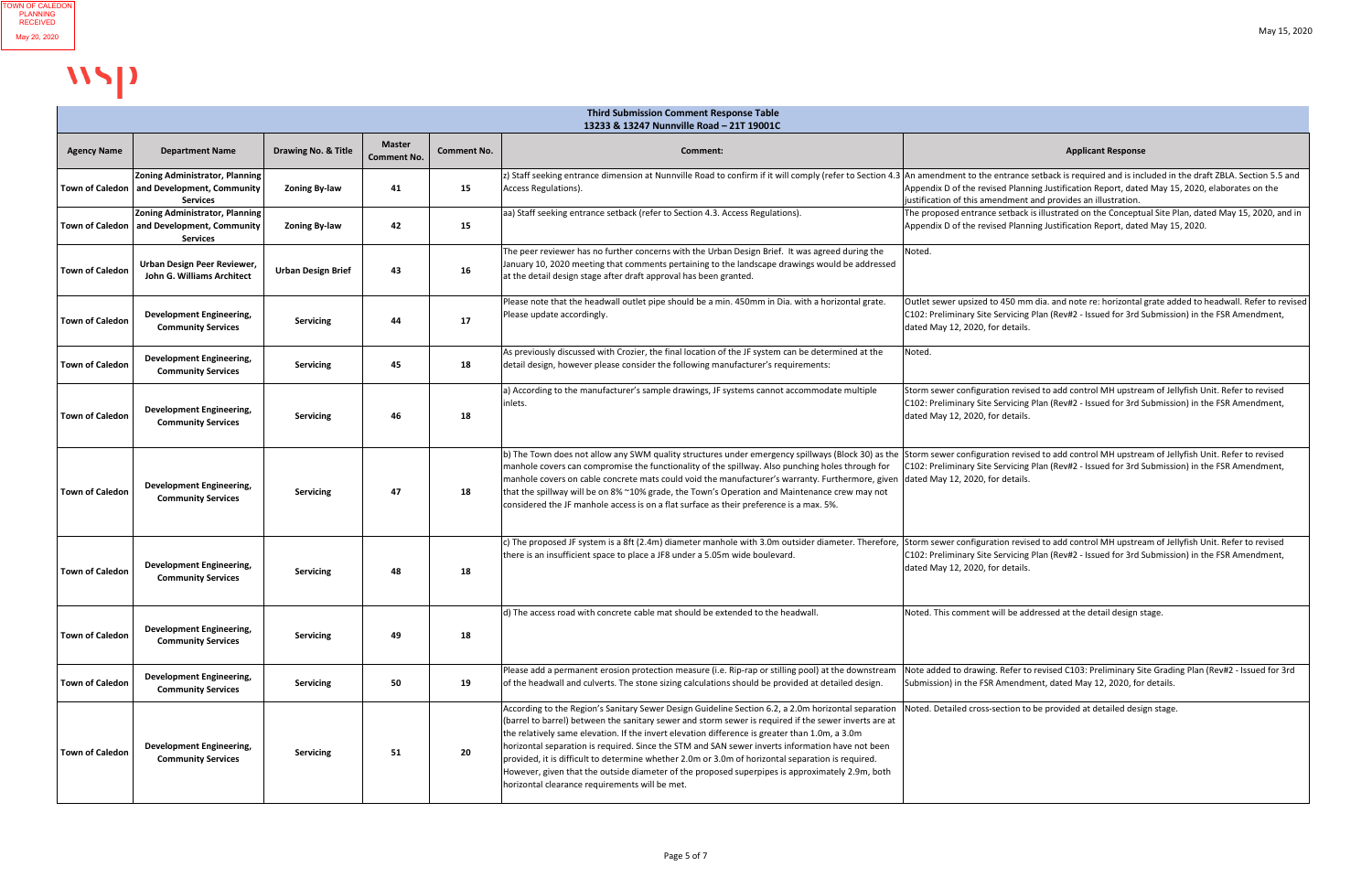| <b>Third Submission Comment Response Table</b><br>13233 & 13247 Nunnville Road - 21T 19001C |                                                               |                                         |                                     |                    |                                                                                                                                                                                                                                                                                                                                                                                                                                                                                                                                                                                                                                                                                                                                           |                                                                                                                                                                                                                                                                                                                                                                                                                                                    |  |  |
|---------------------------------------------------------------------------------------------|---------------------------------------------------------------|-----------------------------------------|-------------------------------------|--------------------|-------------------------------------------------------------------------------------------------------------------------------------------------------------------------------------------------------------------------------------------------------------------------------------------------------------------------------------------------------------------------------------------------------------------------------------------------------------------------------------------------------------------------------------------------------------------------------------------------------------------------------------------------------------------------------------------------------------------------------------------|----------------------------------------------------------------------------------------------------------------------------------------------------------------------------------------------------------------------------------------------------------------------------------------------------------------------------------------------------------------------------------------------------------------------------------------------------|--|--|
| <b>Agency Name</b>                                                                          | <b>Department Name</b>                                        | Drawing No. & Title                     | <b>Master</b><br><b>Comment No.</b> | <b>Comment No.</b> | Comment:                                                                                                                                                                                                                                                                                                                                                                                                                                                                                                                                                                                                                                                                                                                                  | <b>Applicant Response</b>                                                                                                                                                                                                                                                                                                                                                                                                                          |  |  |
| <b>Town of Caledon</b>                                                                      | <b>Development Engineering,</b><br><b>Community Services</b>  | <b>Functional Servicing</b><br>Report   | 52                                  | 21                 | While Town staff agrees with the methodology of using additional topsoil to increase the rainfall<br>retention volume, it must be noted that the Town of Caledon's standard (Section 1.12.1) requires<br>300mm of topsoil for all residential lots and boulevard grading.                                                                                                                                                                                                                                                                                                                                                                                                                                                                 | Note added to drawings. Refer to revised C103: Preliminary Site Grading Plan (Rev#2 - Issued for 3rd<br>Submission) in the FSR Amendment, dated May 12, 2020, for details.                                                                                                                                                                                                                                                                         |  |  |
| <b>Town of Caledon</b>                                                                      | <b>Development Engineering,</b><br><b>Community Services</b>  | <b>Grading</b>                          | 53                                  | 22                 | Please put existing contours on a different CAD layer and make it lighter for better legibility.                                                                                                                                                                                                                                                                                                                                                                                                                                                                                                                                                                                                                                          | Updated as requested. Refer to revised C102: Preliminary Site Servicing Plan and C103: Preliminary<br>Site Grading Plan (Rev#2 - Issued for 3rd Submission) in the FSR Amendment, dated May 12, 2020, for<br>details.                                                                                                                                                                                                                              |  |  |
| <b>Town of Caledon</b>                                                                      | <b>Development Engineering,</b><br><b>Community Services</b>  | <b>Grading</b>                          | 54                                  | 23                 | Please show 2.0m noise barrier fences in accordance with the Environmental Noise Feasibility Study<br>prepared by HGC Engineering to demonstrate that proposed rear yard swales and storm sewers will<br>not be in conflict with noise barriers.                                                                                                                                                                                                                                                                                                                                                                                                                                                                                          | Noise fence shown, labelled, and added to legend in both drawings. Fence offset 0.5m from property<br>line to account for foundation. Clearance from swales and sewers measured and achieved. Cross-<br>section to be provided at detailed design. Refer to revised C102: Preliminary Site Servicing Plan and<br>C103: Preliminary Site Grading Plan (Rev#2 - Issued for 3rd Submission) in the FSR Amendment, dated<br>May 12, 2020, for details. |  |  |
| <b>Town of Caledon</b>                                                                      | <b>Development Engineering,</b><br><b>Community Services</b>  | Grading                                 | 55                                  | 24                 | The rear yard drainage pattern along Lots 11 to 15 is not clearly defined. Town Staff acknowledges<br>that grading plans will be reviewed and refined later at the detail design, however some areas of the<br>grading plan is unclear. Please revise accordingly.                                                                                                                                                                                                                                                                                                                                                                                                                                                                        | Grading revised to accommodate minimum 2% swales along rear of lots 11-15. CB's added to<br>accommodate low point in rear of Lot 12 and Lot 14. Refer to revised C102: Preliminary Site Servicing<br>Plan and C103: Preliminary Site Grading Plan (Rev#2 - Issued for 3rd Submission) in the FSR<br>Amendment, dated May 12, 2020, for details.                                                                                                    |  |  |
| <b>Town of Caledon</b>                                                                      | <b>Development Engineering,</b><br><b>Community Services</b>  | <b>Environmental Site</b><br>Assessment | 56                                  | 25                 | A Phase One Environmental Site Assessment for the subject lands was conducted by Soil Engineering Noted. A Record of Site Condition will be provided.<br>Ltd., dated July 30, 2019 and they have concluded that no further work is warranted at this time.<br>Based on the information obtained and reviewed by Soil Engineering Ltd., no areas of potential<br>environmental concerns were identified and as a result, no further environmental investigation is<br>warranted for the subject lands. Further to a complete ESA Phase I report, the Town will require a<br>Record of Site Condition for all future Town owned lands i.e. for the proposed subdivision as a part<br>of draft plan conditions.                              |                                                                                                                                                                                                                                                                                                                                                                                                                                                    |  |  |
| <b>Town of Caledon</b>                                                                      | <b>Development Engineering,</b><br><b>Community Services</b>  | Submission<br><b>Requirements</b>       | 57                                  | 26                 | The latest Town of Caledon's Development Standard Policies and Guidelines (Version 5) have been<br>released. An electronic copy is available on the Town of Caledon website for viewing as per the<br>following link: https://www.caledon.ca/en/townhall/development-standards-policies-guidelines.asp.<br>Please ensure all future engineering drawings are designed in accordance with the latest Town's<br>engineering standard.                                                                                                                                                                                                                                                                                                       | Noted. Engineering drawings have been designed in accordance with the lasted Town's engineering<br>standards (Version 5).                                                                                                                                                                                                                                                                                                                          |  |  |
| <b>Town of Caledon</b>                                                                      | <b>Development Engineering,</b><br><b>Community Services</b>  | Submission<br><b>Requirements</b>       | 58                                  | 27                 | Partial resubmissions, which do not address all deficiencies listed in the letter, will NOT be accepted<br>for processing.                                                                                                                                                                                                                                                                                                                                                                                                                                                                                                                                                                                                                | As confirmed by Casey Blakely at the Town of Caledon in a meeting on April 30, 2020, the response to<br>the outstanding Peer Reviews and HECS Study will be provided once comments are received which<br>Imay be after the date of the third submission.                                                                                                                                                                                           |  |  |
| <b>Town of Caledon</b>                                                                      | <b>Development Engineering,</b><br><b>Community Services</b>  | Submission<br><b>Requirements</b>       | 59                                  | 28                 | A resubmission cover letter must be submitted with your resubmission matrix, outlining how each<br>individual deficiency has been addressed.                                                                                                                                                                                                                                                                                                                                                                                                                                                                                                                                                                                              | Noted. A cover letter and comment response matrix have been included as part of this submission.                                                                                                                                                                                                                                                                                                                                                   |  |  |
| <b>Town of Caledon</b>                                                                      | <b>Planning and Development,</b><br><b>Community Services</b> | Other                                   | 60                                  |                    | The following agencies have no objection or comments, and/or have provided conditions of draft<br>plan approval:<br>- Region of Peel, letter dated March 31, 2020;<br>-Toronto and Region Conservation Authority, letter dated April 7, 2020;<br>- Town of Caledon Fire and Emergency Services;<br>David Stewart, Urban Design Peer Reviewer and Control Architect, John. G. Williams Ltd. Architect,<br>letter dated March 30, 2020;<br>- HydroOne - Hydro One has reviewed the above noted application and has no objection provided<br>that Hydro One Subdivision Dept. is contacted to arrange for the electrical servicing of the new<br>subdivision.<br>- Dufferin-Peel Catholic District School Board, letter dated March 9, 2020. | Noted.                                                                                                                                                                                                                                                                                                                                                                                                                                             |  |  |
| <b>Town of Caledon</b>                                                                      | <b>Planning and Development,</b><br><b>Community Services</b> | Other                                   | 61                                  |                    | Comments are outstanding from the following agencies and will be forwarded to you upon receipt:<br>- Municipal Property Assessment Corporation (MPAC);<br>Peel District School Board.                                                                                                                                                                                                                                                                                                                                                                                                                                                                                                                                                     | Awaiting response from the Peel District School Board and MPAC.                                                                                                                                                                                                                                                                                                                                                                                    |  |  |